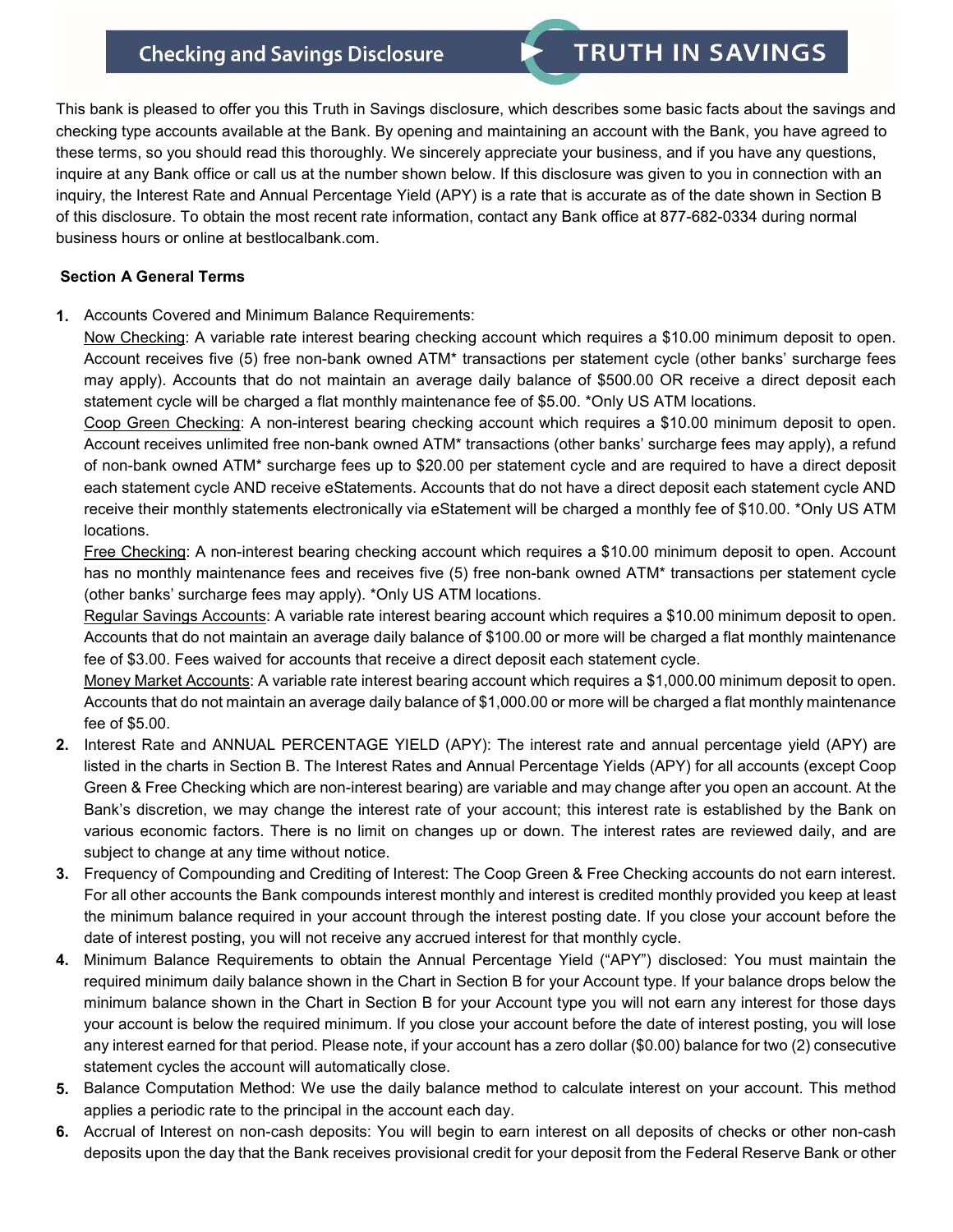correspondent Bank. Any delay in us receiving this provisional credit will lead to a reduction in the APY earned on that deposit from what is disclosed for your account.

- **7.** Joint Accounts: If this account is opened in more than one person's name (and not otherwise designated as a trustee account, custodial account or business entity account), it is a joint account, so all deposits in the account are the property of all of the persons indicated on the account, and these funds are subject to withdrawal by any one of you or the survivor(s). The Bank may release all or any part of the amount in the account to honor checks, withdrawals, orders, or requests from any person named on this account. In the event of any overdrafts on a joint account, the joint depositor(s) agree that each shall be personally liable for the overdrafts in the joint account, irrespective of: (i) which of the owners created the overdraft, (ii) whether any owner had knowledge of the overdraft, (iii) whether they were involved or participated in activity in the account, or (iv) whether that owner derived any benefit from the overdraft.
- **8.** Deposit Policy: Withdrawals of any deposits you make are governed by the terms in the "Funds Availability Disclosure" brochure which was given to you when you opened your account [additional copies are available at any Bank office]. All items deposited by you shall be provisionally credited by the Bank to your account, subject to final collection and receipt of funds credited to the account of the Bank. For checking type accounts, collected funds to cover any checks drawn must be available, as provided in the Funds Availability Disclosure, when your check(s) is presented for payment or the Bank may refuse payment and charge your account. You agree not to write any post-dated checks and agree that the Bank is not liable for payment of any post-dated check. Any checks or items deposited that are returned unpaid for any reason will be deducted from your account. You agree to pay the Bank a fee for any such check or item which is returned (see current fee schedule). The Bank may also collect any amounts due to us because of returned checks, through the right of Set-Off, from any other of your accounts at the Bank, or collect the funds directly from you.
- **9.** Overdrafts: Under this deposit agreement and applicable law, the Bank may choose to pay any check or other "payment order" you may originate that is properly presented against your account, even if paying that check or payment order results in overdrawing your account. Examples of a "payment order" includes any checks you write, any in-person withdrawals from a teller, any ATM withdrawals you make, any debit card payments at a merchant, any GCB Online Banking Bill Pay order, or any other electronic means of accessing your account as applicable. For consumer accounts only, if you have not affirmatively "opted-in" with us in writing (either at account opening or at a later time) then our Overdraft Privilege will not cover ATM and/or Debit card transactions. Overdraft Privilege for consumers will still include checks and other items presented against your account. This Overdraft Privilege service is entirely discretionary with the Bank. Please note that the Bank is not obligated to pay any item that causes an overdraft but may do so in the Bank's sole discretion.

We reserve the right not to pay any payment order that results in an overdraft even if your account is in good standing and even though we may have previously paid overdrafts for you. For example, we typically do not pay overdrafts if you are not making regular deposits to cover your normal activity, or if you have too many overdrafts or the overdrafts in total are more than \$500.00. There is a fee for each such payment order that overdraws your account (please refer to the current fee schedule for this charge). Also, please note that if we return an item NSF it will likely be automatically resubmitted by the financial institution the item was drawn on and potentially could result in an additional per item Overdraft/NSF Fee when resubmitted if the amount of the item still exceeds the amount of available funds in your account. This Overdraft Privilege service may be withdrawn or withheld by us at any time without prior notice or cause.

- **10.** Set-Off: To the extent permitted by applicable Massachusetts state and federal laws, you agree that we may, without prior notice, set-off the funds in your account, against any due and payable debt owed to us now or in the future, by any of the owners of the account, to the extent of that owner's right to withdraw funds from the account. We will not be liable for the dishonor of any check or electronic payment when the dishonor occurs because we set-off a debt against your account.
- **11.** Monthly Statement: (Statement and Checking Type Accounts Only) The Bank will provide you with a statement during each month except IRA accounts (see section #14 for details). Accounts with check writing options will receive images of any checks paid during that statement cycle.
- **12.** Checks: (Checking type accounts only) All negotiable paper (called "checks") presented for deposit must be in a form supplied by or previously approved by the Bank. The Bank may refuse to accept any check that does not meet this requirement or which is incompletely or defectively drawn.
- **13.** Stop Payments: (NOW Checking, Coop Green Checking, Free Checking, Statement Money Market Accounts) At your request and risk, the Bank will accept a stop payment order on these accounts. For each stop payment there is a fee charged (Please refer to the current fee schedule for this charge). Written stop payment orders for checks are good for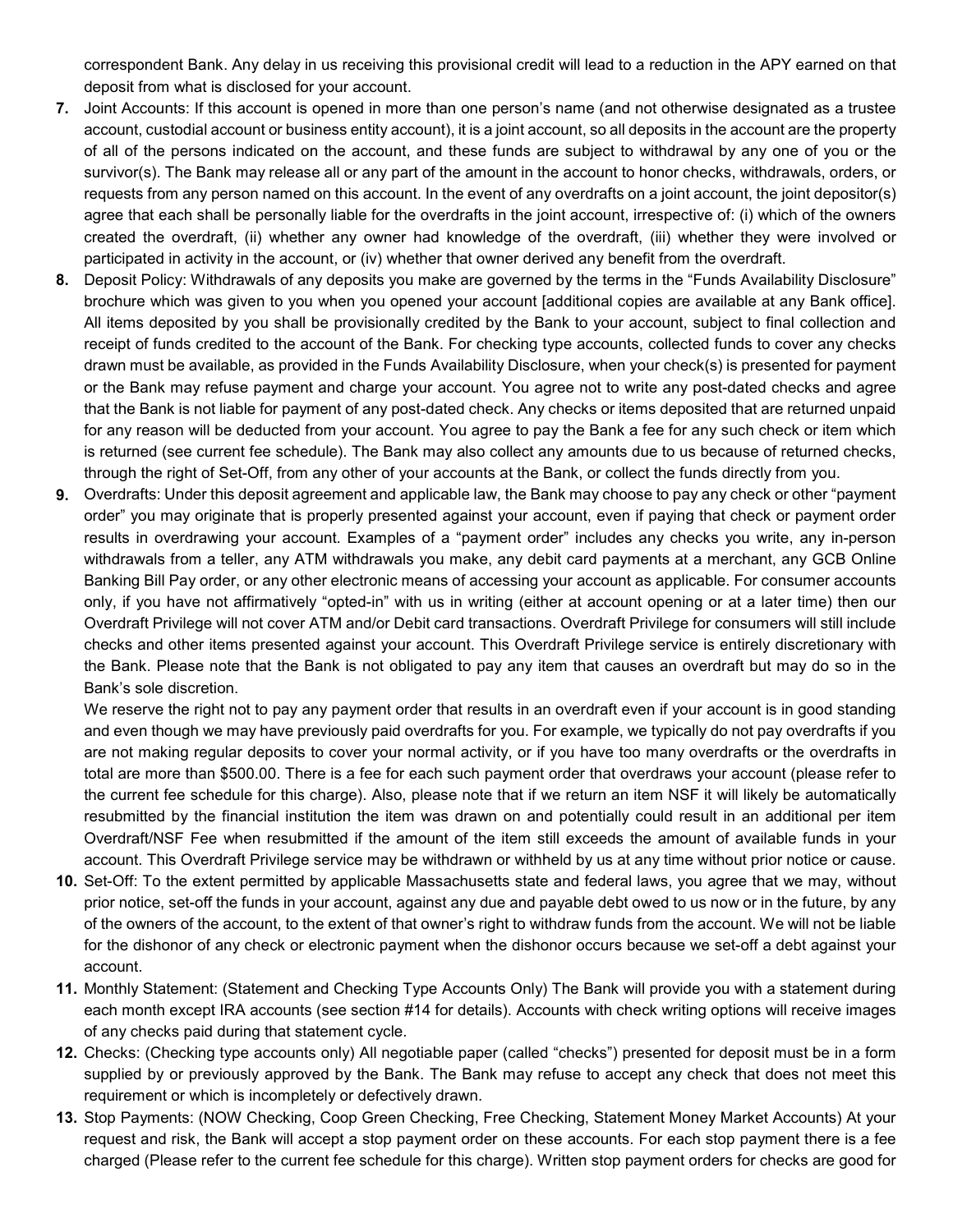6 months, and must be renewed thereafter or the check may be paid. Written stop payments to Automated Clearing House (ACH) transactions will be stopped unless otherwise revoked by you or until payment of the entry has been stopped, whichever occurs first. Written ACH stop payments for business accounts are good for 6 months unless renewed in writing.

- **14.** Individual Retirement Accounts ("IRA"): (IRA customers only) The savings type account described in this disclosure is available for investment by IRA customers of the Bank. As an IRA customer, you have one master IRA Custodial agreement for each type of IRA (i.e. an agreement for Traditional, another agreement for Roth). You can have many separate savings accounts under your IRA Custodial agreement. There are no monthly fees for these accounts. The Bank will provide you with a semi-annual statement (June 30th and December 31st) on the investments and activity under your IRA Custodian agreement. Withdrawal of funds from the IRA savings account may be taxable; the IRS has limitations and tax penalties on withdrawals of principal and interest before age 59 ½. See your tax advisor for details.
- **15.** Other Fees: Please refer to the Fee Schedule for details.
- **16.** Withdrawal & Notice Requirements: Per Federal Law, the Bank has the right to require seven (7) days notice of withdrawal from any savings or NOW product. The Bank may also refuse a withdrawal request if: (i) the funds were deposited by a check not drawn on GCB/NCB and the funds were not yet available for withdrawal; (ii) any document or identification required by the Bank or the law in connection with a withdrawal has not been presented; or (iii) you do not present your proper form of withdrawal ticket, check, or passbook (as applicable) to the Bank.
- **17.** Miscellaneous: This Agreement is governed by the laws of the Commonwealth of Massachusetts, except where Federal Law is controlling. The Bylaws of the Bank are incorporated by reference and made part of this Agreement. The Bank reserves the right to refuse any account and to terminate the deposit account at any time without notice.
- **18.** Amendments/Questions: The account terms and conditions as outlined herein are subject to change without notice. In the event you already have an existing account with the Bank, we will notify you of any changes to your account thirty (30) days in advance of the effective date of any changes as required by law.

If you have any questions, please ask any Bank representative or call 877-682-0334.

## **Section B Current interest rate & annual percentage yield**

Bank Staff: Complete Following Applicable Section

NOW Checking Accounts If your daily balance is \$10.00 or more, the interest rate paid on the entire balance in your account will be \_\_\_\_\_\_\_\_% with an APY of \_\_\_\_\_\_\_\_%

Regular Savings

|         |                  | If your daily balance is \$10.00 or more the interest rate paid on the entire balance in your account |
|---------|------------------|-------------------------------------------------------------------------------------------------------|
| will be | % with an APY of |                                                                                                       |

Money Market Accounts

Tier 1

|         | If your daily balance is \$50,000.00 or more the interest rate paid on the entire balance in your account |  |  |  |
|---------|-----------------------------------------------------------------------------------------------------------|--|--|--|
| will be | % with an APY of                                                                                          |  |  |  |

Tier 2

|                 | If your daily balance is \$25,000.00 or more, but less than \$49,999.99, the interest rate paid on the entire balance in your |  |  |
|-----------------|-------------------------------------------------------------------------------------------------------------------------------|--|--|
| account will be | % with an APY of                                                                                                              |  |  |

Tier 3

|                 |                  | If your daily balance is \$10,000.00 or more, but less than \$24,999.99, the interest rate paid on the entire balance in your |  |  |
|-----------------|------------------|-------------------------------------------------------------------------------------------------------------------------------|--|--|
| account will be | % with an APY of |                                                                                                                               |  |  |